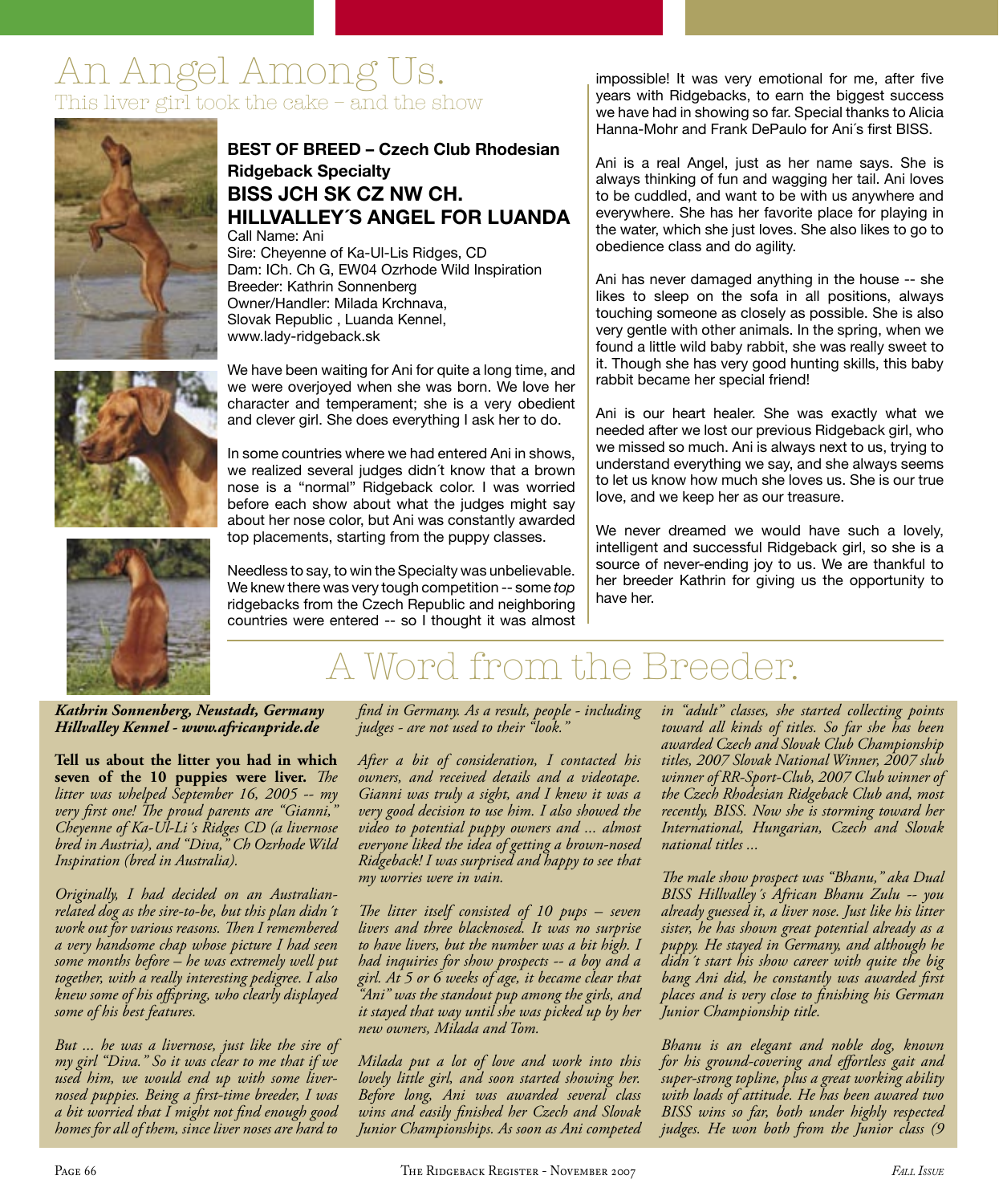# The first liver-nosed Ridgeback bitch in Slovakia wins the Czech National Specialty Show!

Ch. Hillvalley's Angel for Luanda

Ch. Ozrhode Wild Inspiration (imp Australia) x Cheyenne of Ko-Ul-Li's Ridges (Austria) . Whelped 16.09.2005 . German Import



Ahni



Ownded, loved and handled by Milada Krchnava - Luanda Kennel - Slovak Republic - www.lady-ridgeback.sk Bred by Kathrin Sonnenberg - Hillvalley Kennel - Neustadt, Germany - www.africanpride.de

**Club Champion SKCHR** 

**Club Champion CKRR** 

BOS- BEST BICH Speciality Show SKCHR 2007

BEST RIDGE- I. place -SKCHR Club Show 2007

BEST MOVEMENT- II. place -SKCHR Club Show 2007

BEST HEAD- II place - SKCHR Club Show 2007

BOS - Club Winner of RR Sport Club 2007

Slovakian Winner 2007

**Junior CHAMPION SK** 

Junior CHAMPION CZ

**BEST Young female of SKCHR Speciality Show 2006** 

Vice-Young Bitch of the Year 2006

Candidate for finishing titles in 2008: ICH, CH SK, CH CZ, CH HU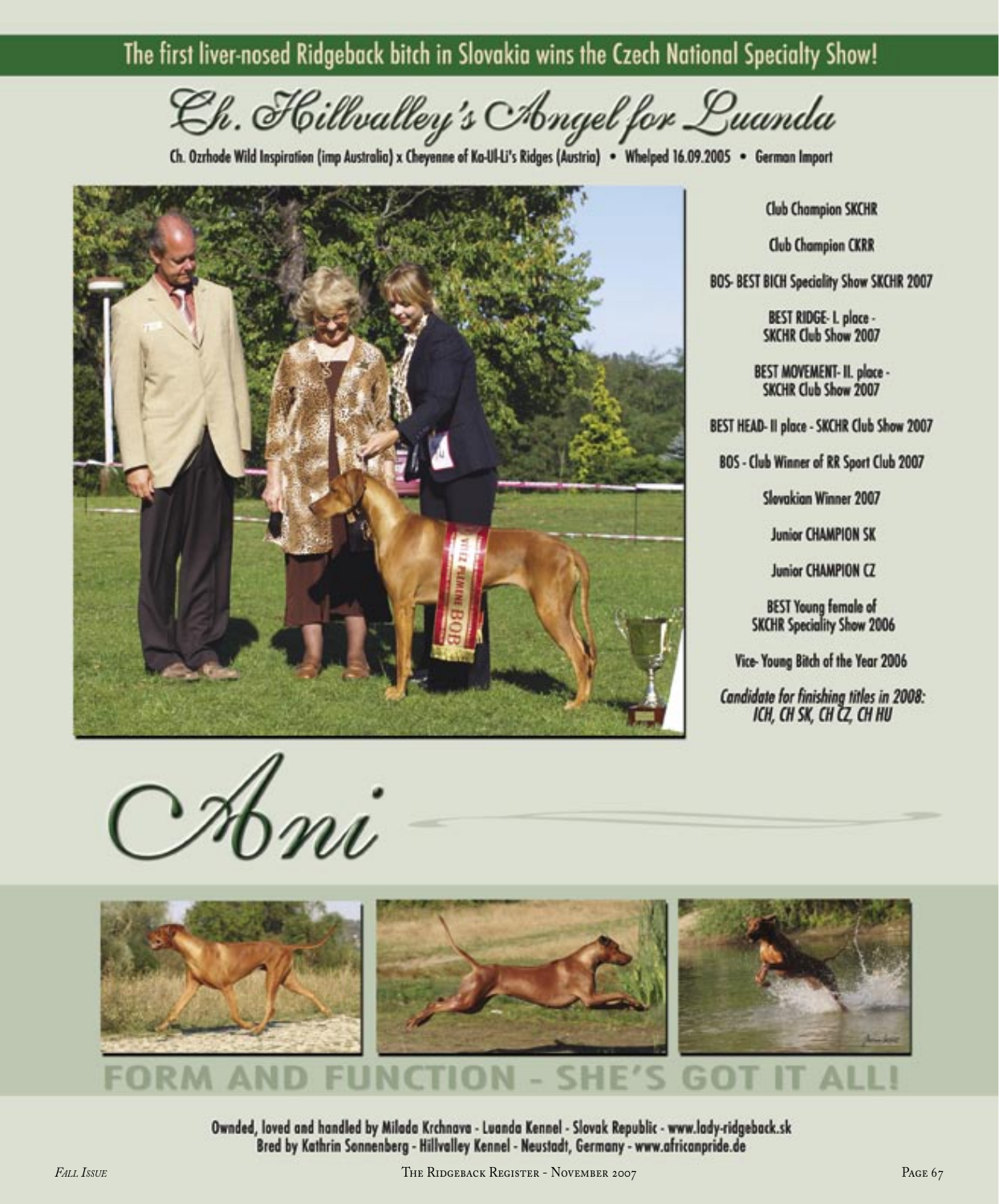to 18 months), which is very unusual, as European judges are not inclined to award BOB/BISS to Juniors. He is well on his way toward his German Championship title, though he can't finish before March 2008 due to our regulations.

Another sister of Ani and Bhanu is pointed, but isn't shown much at present. I am impressed by the successes of these siblings so far -- I never expected for them to win multiple BISS awards, especially not at such a young age. I am keen to see what's next!

In your country, are livers harder to finish than black noses? We do not have a single liver-nose champion in Germany so far. I really hope Bhanu and his tribe will change that situation. Well, Ani could at least be called the first "German-bred" liver-nose champion.

Yes, it is harder. You need to have a 110 percent dog, and in particular the head needs to be perfect. Judges often don't dare to put livers up, and if they see a slight fault, it will be penalized more severely than in black-nosed dogs. But I am glad to see more and more livernosed Ridgebacks inside and outside the show ring.

What do you think makes the liver noses so special? I have never owned a liver nose myself, so I can only judge from those I know, most from our own litter. I notice they have a great sense of humor and are easy to handle. All are outgoing and have beautiful temperaments -- real tailwaggers, which makes them wonderful companions.

What do you think makes Ani stand out in the crowd? The first words that come to my mind would be "balance," "elegance" and "nobility" - Ani is not exaggerated in any detail, but offers almost everything you are looking for in a Ridgeback. She is an outstanding mover and has that "look at me attitude, but always stays majestic at the same time -- a real queen!

What was the first thought that came to your mind when you found out Ani had won the Czech National? First, I was simply overjoyed -- what an honor and what a girl! You know, to win at the Specialty level is a great achievement, but to do it in such style is outstanding in my view, especially for a liver-nosed Ridgeback here in Europe.

I also felt strong sympathies for Ani's owners, who have had some bad luck regarding breeding and showing before they purchased Ani from us. Their first Ridgeback girl was not suitable for breeding, and the second was hit by a car at approximately 1 year old. They never wanted a Ridgeback girl again, but after long discussions and weighing the pros and cons, they decided on one more attempt ... so, a year later, Ani moved in.

Last but not least, I was so proud of Ani's mum, "Diva." I am grateful for her and her breeders, Sue and Steve Codognotto. I never forget that it's also their work I benefit from.

I would also like to take the opportunity to thank Milada and Tom for taking such good care of Ani and campaiging her so well. They certainly do us very proud.



**Champion Dog Class Competitor** ICh. Ikimba Waitimu



Youth Dog Class Winner Adargo Zulaykha

# CKRR Specialty

MALES: Frank DePaulo (USA) - Entry: 63

HONORARY CLASS - DOGS<br>1 - ICH. ASCOT ALTA MIRANO, CMKU/RR/2479, nar. : 20. 06. 2002<br>O: Ich. Amal Silesian Harta M: Agnieszka Viva Christo Ch: Starz Josef M: Vicek Marek

<u>VETERAN CLASS - DOGS</u><br>1 **- ICH. CALIBRE M'KHULU BAAS**, CMKU/RR/918, nar. : 30. 07. 1997 O: Lionhill Lesto M: Nomvuyo Jabu Miss T of Calibre Ch: Stramrood Duprecia M: Kohoutek Miroslay JUDr. a Alena

CHAMPION CLASS - DOGS<br>1 - CAC, ICH. HASANI OF KA-UL-LI'S RIDGES, LP/RR/2679, nar. : 09. 05. 2002 O: Ch. Bango Leoridge M: Emba of Ka-Ul-Li's Ridges<br>Ch: Lichtenauer Ulrike M: Konezná Drahomíra MUDr

BABY CLASS - DOGS<br>1 - FOLUKE KIBWANA SLUNCE, CMKU/RR/4728, nar. : 04. 04. 2007 O: Akili M: Ch. C'Haniya Nayla Slunce zivota<br>Ch: Klápová Iveta M: Hodazová Petra

*PUPPY CLASS - DOGS*<br>1 - **SENANGA BASHIRI**, SPKP 1190, nar. : 14. 03. 2007 O: Ich. Jupiter of Parnassus M: Ich. Boswelli Bea Solipse Ch: Svorcz Janos M: Kadnárová Jana

YOUTH CLASS - DOGS<br>1 - CAJC - ADARGO ZULAYKHA, \_LP/RR/4167, nar. : 16. 04. 2006 O: Musafah M: Ella Saranga<br>Ch: Matyásová Kamila M: Havlanová Lenka

# **INTERMEDIATE CLASS - DOGS**

**INCORRET DE CONSTRUES AWAY, LP/RR/4081, nar. : 08. 11. 2005<br>1 - CAC - ASKERON'S MILES AWAY, LP/RR/4081, nar. : 08. 11. 2005**<br>Ch: Nixon Jeanne M: Mares Jan / Soukupová Marta<br>Ch: Nixon Jeanne M: Mares Jan / Soukupová Marta

# <mark>OPEN CLASS - DOGS</mark><br>1 **- CAC - TINA TRADING CALVIN KLEIN**, ÖHZB / RhR 806, nar. : 25. 08. 2005 O: Crownwood Foegiele M: Tina Trading Simona Ch: Maryanovskaya Elena M: Lichtenauer Ulrike

WORKING CLASS - DOGS<br>1 - CAC - BENTLEY MAKA-BOMA, LP/RR/3887, nar. : 07. 09. 2005 C. Ch. Inyanga of Ka-Ul-Li's Ridges M: Angela Kirinyanga<br>Ch: Sehnal Josef M: Janácková Kamila / Urbánek Tomáz

# Bitches: Alicia Mohr Hanna (USA) - Entry: 84

HONORARY CLASS - BITCHES<br>1 - CH. C'HANIYA NAYLA SLUNCE, LP/RR/3575, nar. : 01. 12. 2004 O: Witches Lecreme's Trick M: Ich. Kirby Bohemia Checko Ch: Klápová Iveta M: Klápová Iveta

<u>VETERAN CLASS - BITCHES</u><br>1 - ICH. ASARAH WANKIE, LP/RR/1344, nar. : 01. 05. 1999 O: Ferox z Africké savany M: Gina z Africké savany<br>Ch: Broz Robert M: Brozovi Robert a Veronika

# **CHAMPION CLASS - BITCHES**

1 - CAC, Specialty BOB - NV HILLVALLEY'S ANGEL FOR LUANDA, SPKP 1073, nar. : 16<br>O: Cheyenne of Ka-Ul-Li's Ridges M: Ch. Ozrhode Wild Inspiration Ch: Sonnenberg Kathrin M: Krchnavá Milada

BABY CLASS - BITCHES<br>1 - YA-BA-RA AJIA-ODHIAMBO, SPKP 1160, nar. : 27. 03. 2007 O: Jch. Stenänga Great G'S Chili M: Fidorka Aquila Bojnice<br>Ch: Bagarová Jana M: Kovázová Vladimíra

PUPPY CLASS - BITCHES<br>1 - COMPETITIVE SPIRIT NYATHI, LP/RR/4621, nar. : 26. 02. 2007 O: Ch. Rex Ventors Ikaros M: Ich. Terrouges Thembi Ch: Krejcová Petra M: Krejcová Petra / Krejsí Miroslav

YOUTH CLASS - BITCHES<br>1 - CAJC - TARUJEN STACEY, LP/RR/4570, nar. : 07. 08. 2006 O: Ch. Spring Valley's Great Gatsby M: Tarujen Osei<br>Ch: Sassi Anne M: Konecná Drahomíra MUDr.

**INTERMEDIATE CLASS - BITCHES**<br>1 - CAC - HONEY OD CYKASU, LP/RR/3997, nar.: 13. 01. 2006 O: Cartouche Chinua-Rey M: Ch. Ennie od Cykasu<br>Ch: Janouckovcová Renát M: Maxa Josef

# **OPEN CLASS - BITCHES**

**STET SERVING BOON SERVICE**, SPKP 846, nar. : 29. 12. 2003<br>1 - CAC - FIDORKA AQUILA BOJNICE, SPKP 846, nar. : 29. 12. 2003<br>O: Cheyenne of Ka-Ul-Li's Ridges M: Aisha Miksová Ch: Bagar Martin / Ol\_inská Zuzana M: Bagarovi Jana a Rastislav

WORKING CLASS - BITCHES<br>1 - CAC - CH. LADY CHER, CMKU/RR/3015, nar. : 30. 01. 2003 O: Ch. Nomvuyo Chikundo M: Anbar Shumba<br>Ch: Graham Field M: Kohoutkovi Miroslav JUDr. a Alena

Best in Specialty<br>NV HILLVALLEY'S ANGEL FOR LUANDA